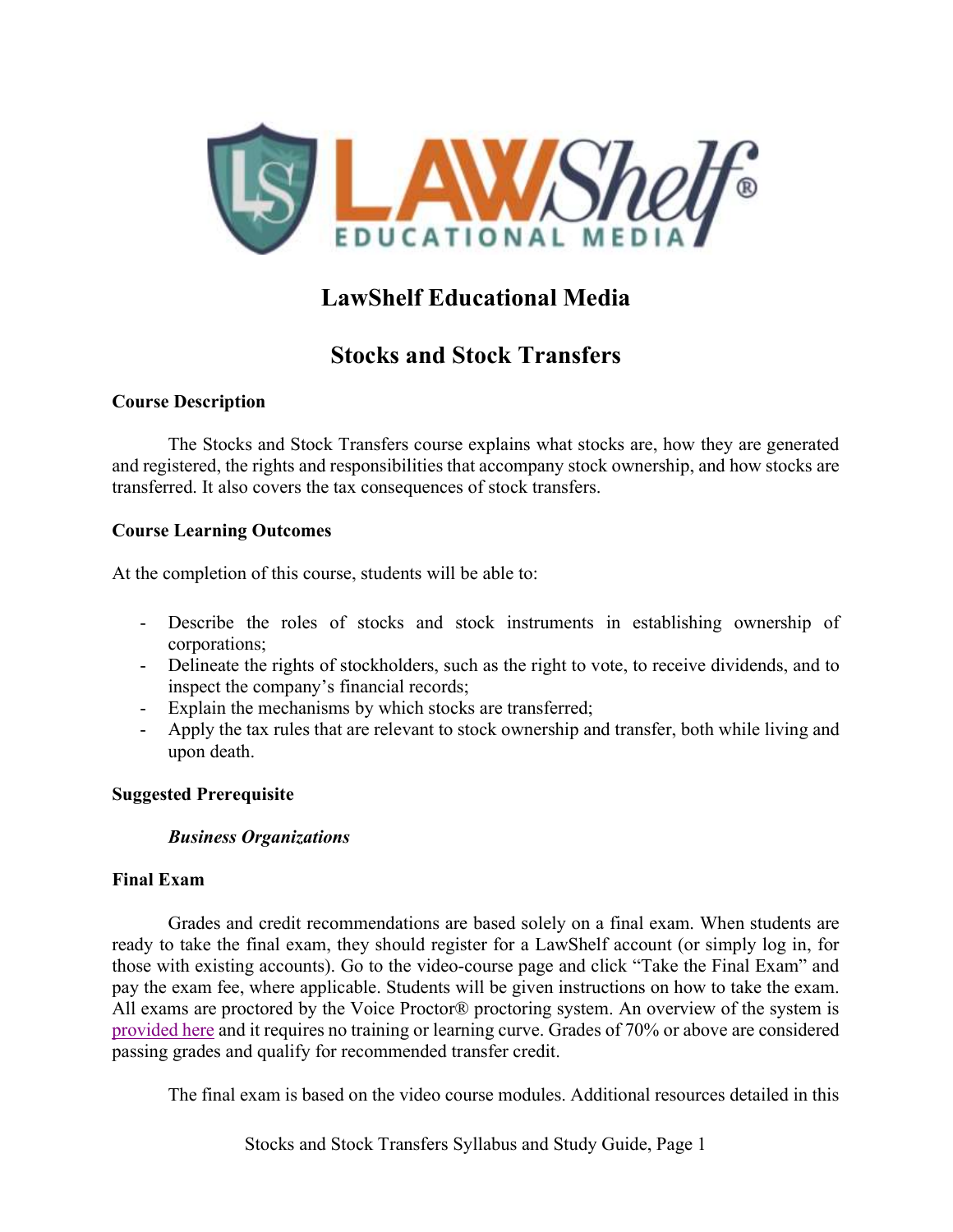syllabus are helpful for background and for building greater understanding of the course materials.

Inquiries can be made through the LawShelf Contact form on our website by clicking the "email us" button that appears at the bottom of most LawShelf pages. Transcripts can be ordered via Parchment, as detailed on our website.

#### Case Studies

 Many LawShelf video courses include case studies. These do not necessarily teach new material but are meant to demonstrate how the materials covered in the course are applied by various courts. Concepts covered in the case studies are covered on the final exam; so watching the case studies is necessary before taking the exam. However, it is unnecessary to memorize the facts and details of the cases covered in these case studies.

#### Self-Quizzes

 Video-course modules and case studies feature self-quizzes that consist of practice questions on the materials covered in the videos. These questions are presented for the benefit of the student and are important to review before taking the final exam because they are similar in style and substance to the questions on the final exam. These quizzes are not graded or monitored and there is no record of how students answer these questions. Students may answer these questions as many times as they like and are encouraged to keep re-taking the quizzes until they have mastered all the questions.

## Study Guide

## Introductory Video

These videos provide background to help students better understand the main parts of the course, which are the video-course modules below.

Liability of Corporate Shareholders

https://lawshelf.com/shortvideoscontentview/shareholder-liability-piercing-the-corporateveil

## Courseware Readings

These courseware readings provide background to help students better understand the main parts of the course, which are the video-course modules below.

The following sections of "Foundations of Law" courseware:

https://lawshelf.com/coursewareview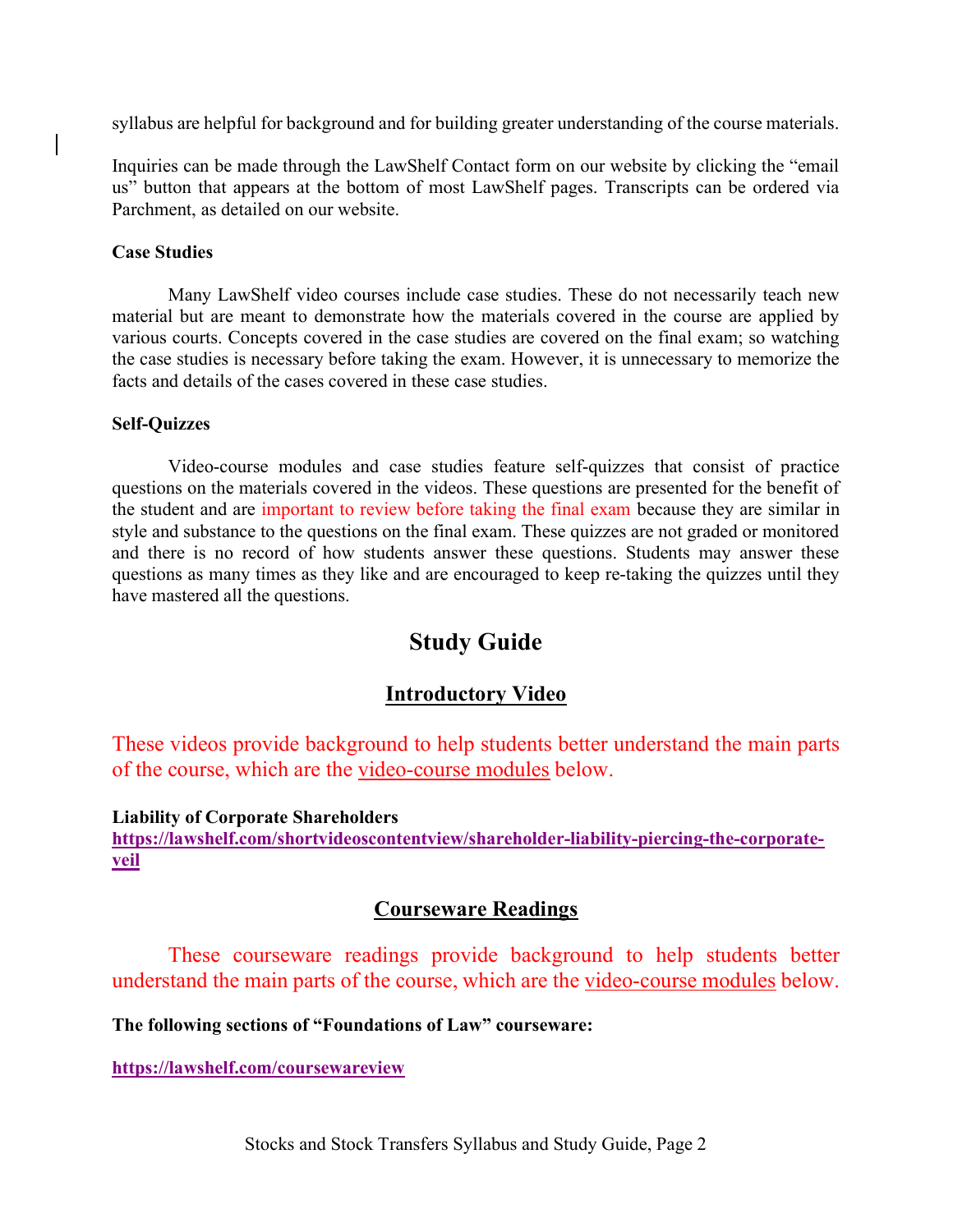The following chapters under **Business Law and Bankruptcy:** 

- Rights and Roles of Shareholders
	- o The Rights and Roles of the Shareholders
	- o Voting by Proxy
	- o Dividends
	- o Appraisal Rights
	- o Liability of Shareholders
	- o The Derivative Suit

## Video Course Modules

These videos constitute the main part of the course and are they sources of the questions on the final exam.

Stocks and Stock Transfers Introduction https://lawshelf.com/videocoursescontentview/stocks-and-stock-transfer

Overview of Stock Ownership - Module 1 of 5 https://lawshelf.com/videocoursesmoduleview/overview-of-stock-ownership-module-1-of-5

Stockholder's Rights - Module 2 of 5 https://lawshelf.com/videocoursesmoduleview/stockholders-rights--module-2-of-5

Stock Registration and Purchasing - Module 3 of 5 https://lawshelf.com/videocoursesmoduleview/stocks-and-stock-transfers-module-3-of-5

Stock Transfers - Module 4 of 5 https://lawshelf.com/videocoursesmoduleview/stocks-and-stock-transfers-module-4-of-5

Tax Implications - Module 5 of 5

https://lawshelf.com/videocoursesmoduleview/tax-implications-of-the-disposition-of-stockmodule-5-of-5

## Supplemental Suggested Readings

 These materials enable students to achieve a deeper understanding of the course materials and in applying the course to real-life situations.

Julian Velasco, The Fundamental Rights of a Shareholder https://lawreview.law.ucdavis.edu/issues/40/2/articles/davisvol40no2\_velasco.pdf

Gallagher, Light and Zablotney, Tax on corporate transactions in United States: overview

Stocks and Stock Transfers Syllabus and Study Guide, Page 3